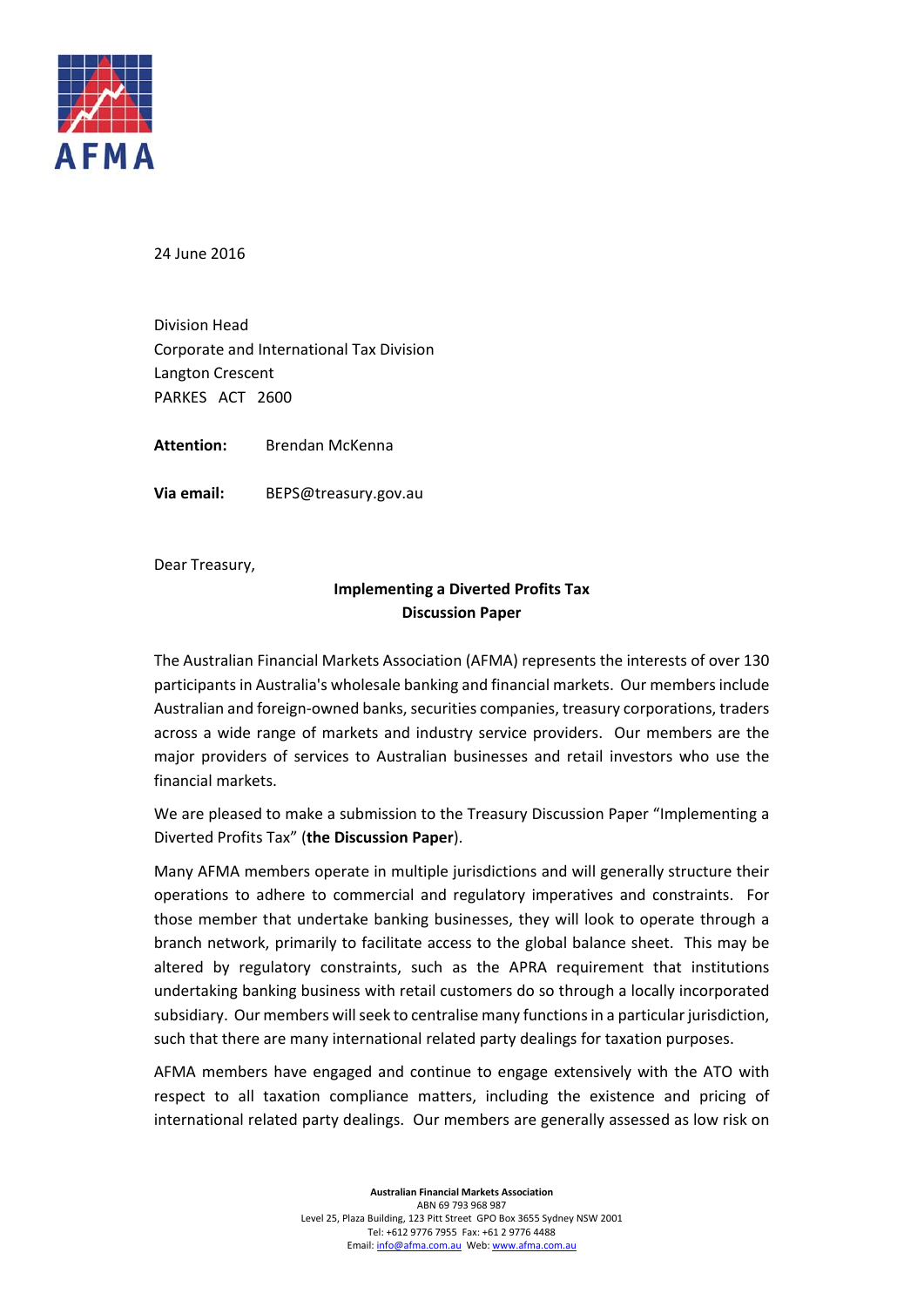the ATO's risk differentiation framework, with some members having concluded either Annual Compliance Agreements (**ACA**) or Advance Pricing Agreements (**APA**) with the ATO. This is the lens through which AFMA makes its submission in relation to the Discussion Paper.

#### **1. Executive Summary**

We note the following, by way of executive summary:

- In refining the scope of the proposed Diverted Profit Tax, consideration needs to be made given to the different circumstances which gave rise to the United Kingdom implementing its Diverted Profits Tax and also other transparency initiatives, particularly through the OECD, which will result in the Commissioner having access to significantly more information regarding cross-border related party transactions;
- There needs to be a clear articulation of the policy intent behind the Diverted Profits Tax, that is‐ to enhance co‐operation and ensure the timely provision of information to allow for the existing taxation provisions in Australia's laws to be applied appropriately;
- A key consequence of this policy intent being articulated is that the Diverted Profits Tax should not expand Australia's existing legislative framework and there should be no circumstances where the Diverted Profits Tax applies and Australia's existing laws do not;
- Whether a taxpayer is considered to be "co-operative" should be defined and it should be clear that a taxpayer who is engaged in a *bona fide* dispute cannot be considered to be un‐cooperative merely by virtue of the dispute where full information has been provided;
- A determination by the Commissioner that a taxpayer is un‐cooperative needs to be made at the time of the DPT assessment and this is a decision that is capable of judicial review;
- The Diverted Profits Tax should operate as a provision of last resort;
- There should be absolute alignment between transfer pricing outcomes and the outcomes under a Diverted Profits Tax assessment;
- The Diverted Profits Tax should not apply to intra-entity transactions;
- The Diverted Profits Tax should not apply to equity or debt interests;
- The scope of transactions to which the Diverted Profits Tax could apply needs to be defined with certainty, such as through the related party being an "associate" for the purpose of Section 318;
- The 80% threshold for an effective tax mismatch be reconsidered, either in terms of reducing the threshold or by defining jurisdictions by reference to whether the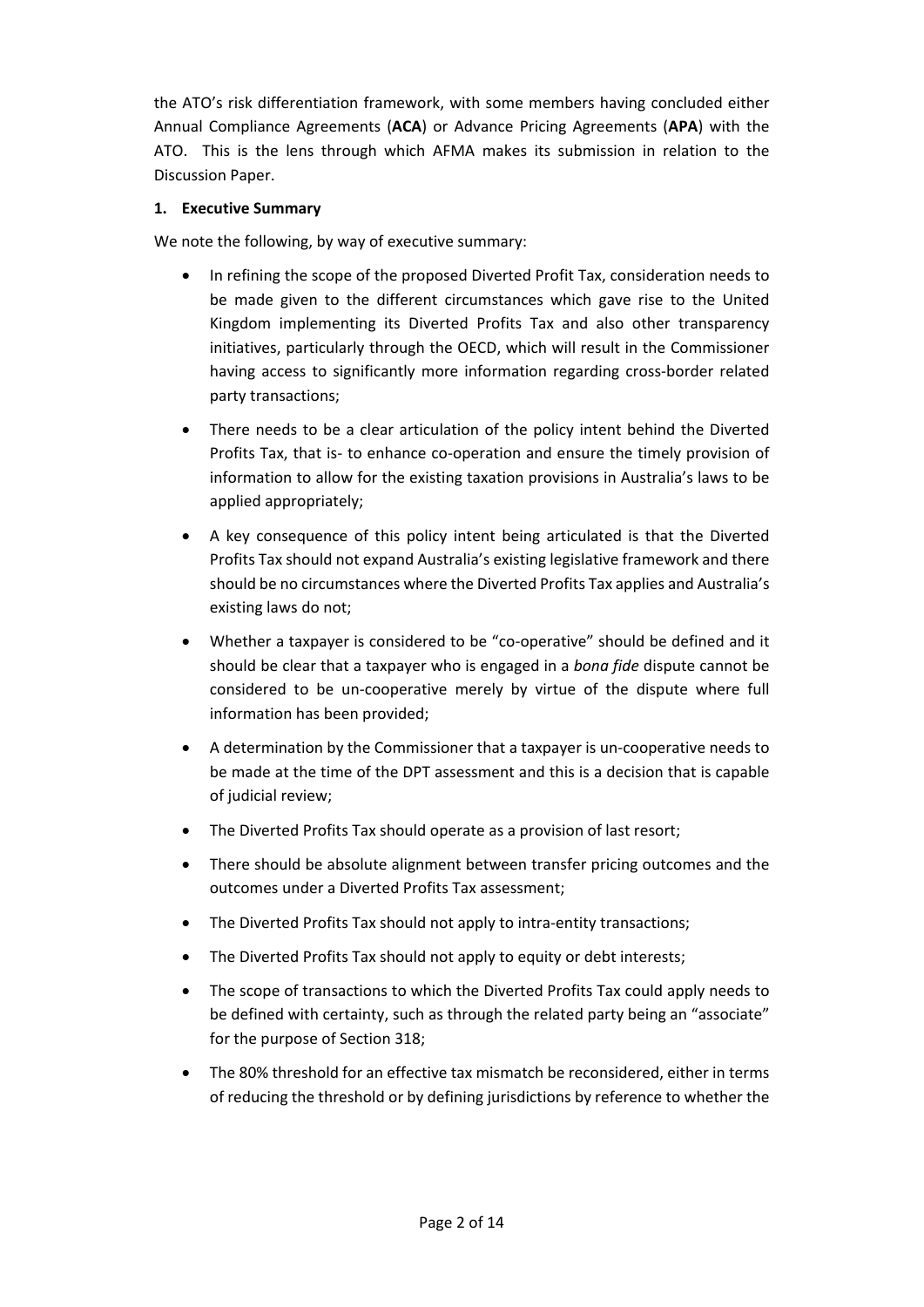recipient jurisdiction has concluded a Double Taxation Agreement or an Exchange of Information Agreement with Australia;

- Clarity is needed in undertaking the effective tax mismatch assessment to address foreign exchange differentials and to confirm that the calculation is performed over the transaction life‐cycle;
- The Diverted Profits Tax should not apply where the recipient entity is fiscally transparent or specifically exempt from tax as a sovereign wealth fund, pension fund or charity;
- There should be an exclusion for listed country Controlled Foreign Companies (**CFCs**);
- CFC attribution should be taken into account in performing the effective tax mismatch calculation;
- There needs to be a purpose test within the "insufficient economic substance" assessment, such as "dominant purpose;"
- Clarity is needed on the quantification of non‐tax financial benefits, and active income (as defined in the CFC rules) should be deemed to have sufficient economic substance;
- The Diverted Profits Tax, and itsinteraction with Australia'streaty network, needs to be defined;
- Reconsideration should be given to the timeframe for the Commissioner to issue a DPT assessment; and
- The Diverted Profits Tax should have no application to wholly‐domestic transactions.

### **2. Background and Context**

### *2.1 The United Kingdom*

It is clear from the Discussion Paper that the Australian version of the Diverted Profits Tax is to be modelled closely on the United Kingdom equivalent. While there are some benefits to this approach, particularly to the extent that taxpayers are able to rely on the guidance provided by HMRC as likely to be incorporated in the Australian context, there are, in our view, substantial differences between the taxation frameworks that should be acknowledged and shape the ambit of the proposed Diverted Profits Tax in an Australian context.

Firstly, it isimportant to acknowledge the significantly low corporate tax rate in the United Kingdom of currently 20%, which is slated to drop even further. Hence, the effective tax mismatch criterion is satisfied in a significantly reduced number of circumstances than if adopted at the same 80% threshold in Australia. The United Kingdom version can be seen as targeting the more egregious transactions or arrangements where a taxation motivation may be *prima facie* inferred due to the existence of a low or no tax jurisdiction.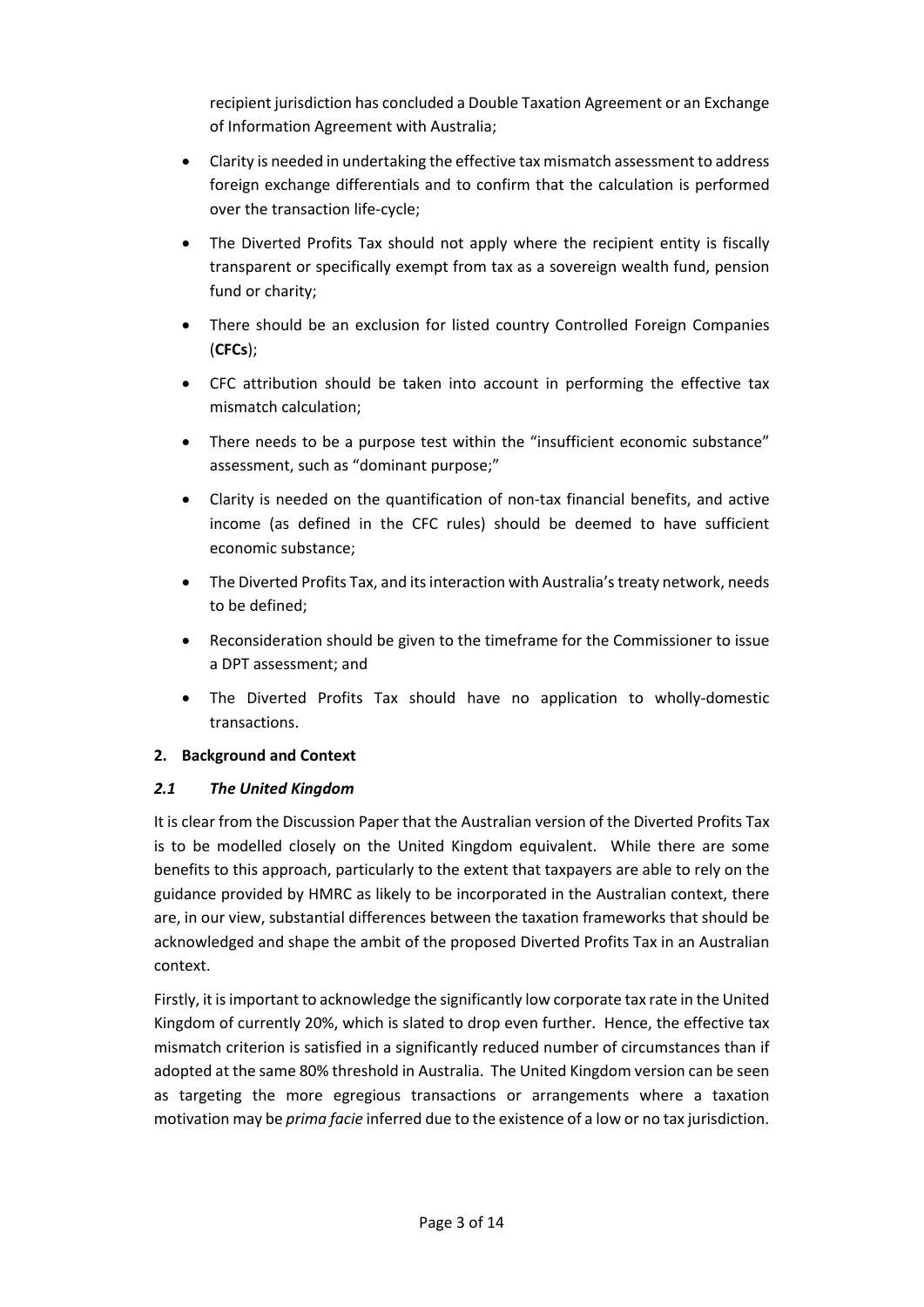Secondly the United Kingdom domestic law has neither a reconstruction power embedded in its transfer pricing rules nor a broad General Anti‐Avoidance Rule, with the United Kingdom rule being substantially narrower than the Australian equivalent and applied in only the most egregious circumstances. Accordingly, the Diverted Profits Tax was considered to be an efficient mechanism to confer appropriate powers on HMRC. The Commissioner has such powers already at his disposal, through Part IVA and Section 815‐130, and the imperative for a Diverted Profits Tax in Australia is less apparent. Again, this should shape the design of the tax in an Australian context.

### *2.2 OECD Transparency Initiatives*

The proposal to decision to implement a Diverted Profits Tax in Australia comes at a time when there is unprecedented focus on information exchange between jurisdictions and their respective revenue authorities, such that the information available to the Commissioner to ensure proper adherence to the Australian legislation will be substantially enhanced. In particular, we note the proposed Country-By-Country reporting should provide the ATO with an integrated picture of where global revenues are taxed, including international related party dealings, and allow for further targeted enquiry as to the appropriateness of transfer pricing outcomes.

Accordingly, we are of the view that the scope of the proposed Diverted Profits Tax should be limited to primarily focus on related party transactions with entities in jurisdictions resident in known tax havens or countries that are not participating in the various OECD processes. This could be done through amending the effective tax mismatch threshold, as expanded upon below.

### **3. Articulation of Policy Intent**

In our view, a crucial principle that should define the scope of the proposed Diverted Profits Tax is that it should not have any application to transactions or structures that are currently outside the existing legislative framework and Commissioner's powers. That is, the principal purpose of the Diverted Profits Tax is to funnel un‐cooperative taxpayers into the tax system such that existing measures may meaningfully be applied to them based on full information.

This articulation of the policy intent for the Diverted Profits Tax is clear from the Discussion Paper, based on the punitive 40% rate to which assessments for the Diverted Profits Tax would be subjected to (which has been set to encourage taxpayers to pay the lower corporate tax rate through complying with Australia's tax rules), the "one-sided" nature of the assessment in an effective tax mismatch scenario and the requirement to pay the assessed Diverted Profits Amount in advance, with the onus being on the taxpayer to provide "relevant and timely information" to reduce the Diverted Profits Tax assessment amount. This stance is also reflected in the Discussion Paper, which states that while Australia has "strong integrity rules…(that) address many arrangements of multinational entities designed to avoid Australian tax," it is noted that "these rules can be difficult to apply and enforce in certain situations – particularly where the taxpayer does not cooperate with the ATO during an audit."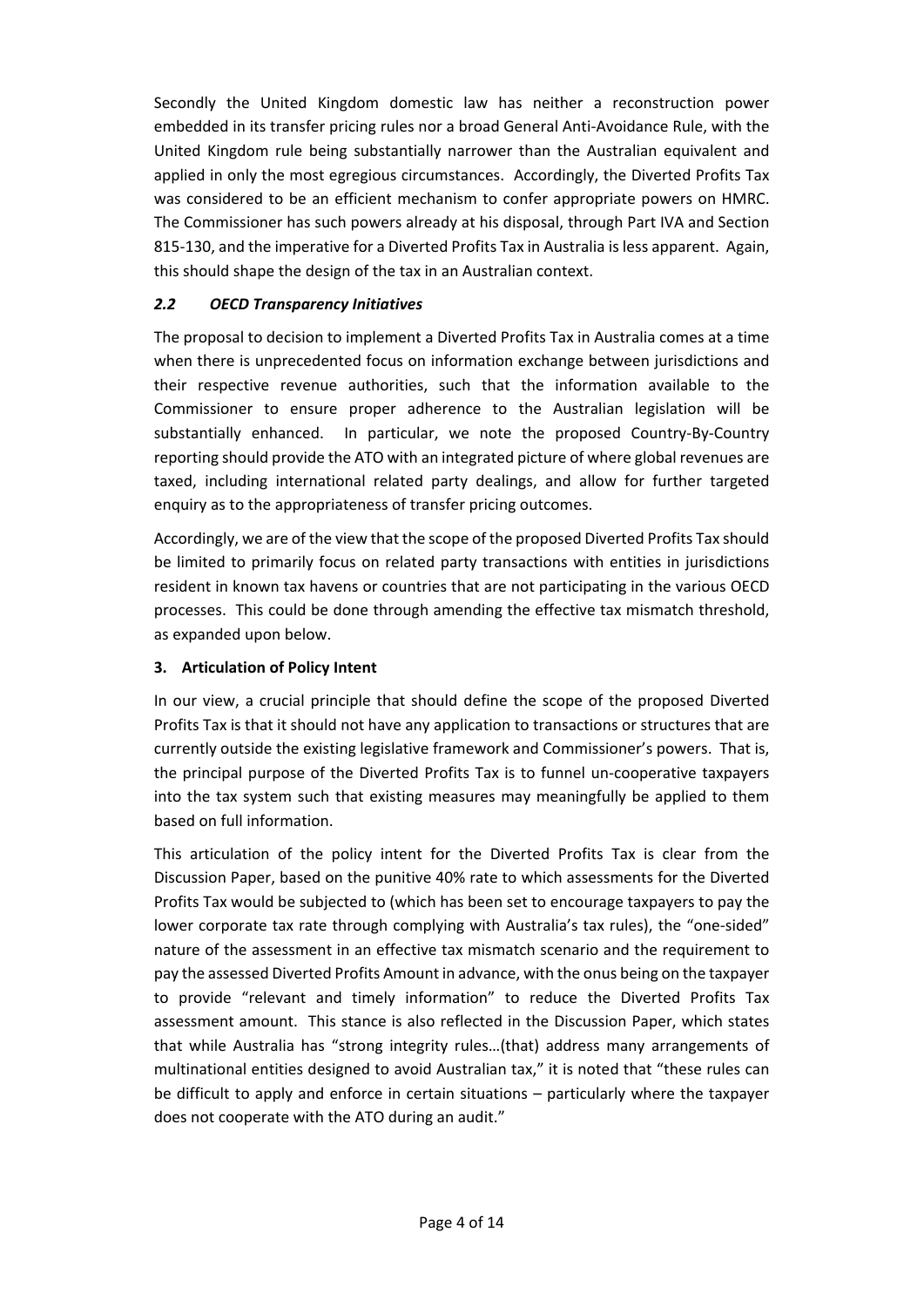To that end, the policy intent needs to be clearly articulated in the legislation, Exposure Draft and any ATO guidance (such as Law Companion Guidelines) that may be issued to ensure that any implementation of the proposed Diverted Profits Tax, and the administration thereof, is clearly within the bounds of non‐cooperation or obfuscation and not applied to other circumstances. This will ensure that the Diverted Profits Tax operates as a provision of last resort.

Importantly, this also should mean that the Diverted Profits Tax does not, in any way, expand the operation of Australia's existing tax laws but rather is viewed entirely as a compliance and/or a penalty mechanism. Therefore, in terms of legislative design, it should not be the case that there are circumstances in which the Diverted Profits Tax could apply and Australia's existing laws do not. We expand upon this in specific circumstances below; however thisis a key principle of the Diverted Profits Tax and should be enshrined in the legislation and supporting guidance.

## **4. Definition of Co‐operation**

In order to properly frame the potential ambit of the Diverted Profits Tax, in accordance with the policy intent referred to above, it will be necessary to define co-operation in a manner that ensures that assessments under the Diverted Profits Tax are only issued in appropriate circumstances. While AFMA acknowledges the challenges associated with the operationalisation of the term "co-operation" with sufficient specificity, there are some factors that may be highlighted in the legislation and accompanying Explanatory Guidance as either being relevant or not relevant to an assessment of a taxpayer being unco-operative by the Commissioner, such as:

- exemptions where the taxpayer is part of an ACA or APA in relation to the relevant transaction/arrangement;
- an inability for the Commissioner to issue a Diverted Profits Tax assessment in respect of matters that are not the subject of an audit;
- relief from a DPT assessment where the taxpayer satisfies the Commissioner that all relevant information has been provided;
- exemptions where the taxpayer has evidenced compliance with transfer pricing documentation requirements through preparation/review of the documentation by external tax agents; and
- a requirement by the Commissioner to deem the taxpayer as unco-operative at the time that a provisional DPT assessment is issued, and this being a decision that is capable of judicial review.

Our particular concern is that the Diverted Profits Tax mechanism should not be used in circumstances where the taxpayer has furnished all relevant information but there remains a dispute between the taxpayer and the Commissioner as to the appropriate taxation outcome. The Diverted Profits Tax assessment procedure is considerably in the Commissioner's favour, and it is important that it is only used to enhance co‐operation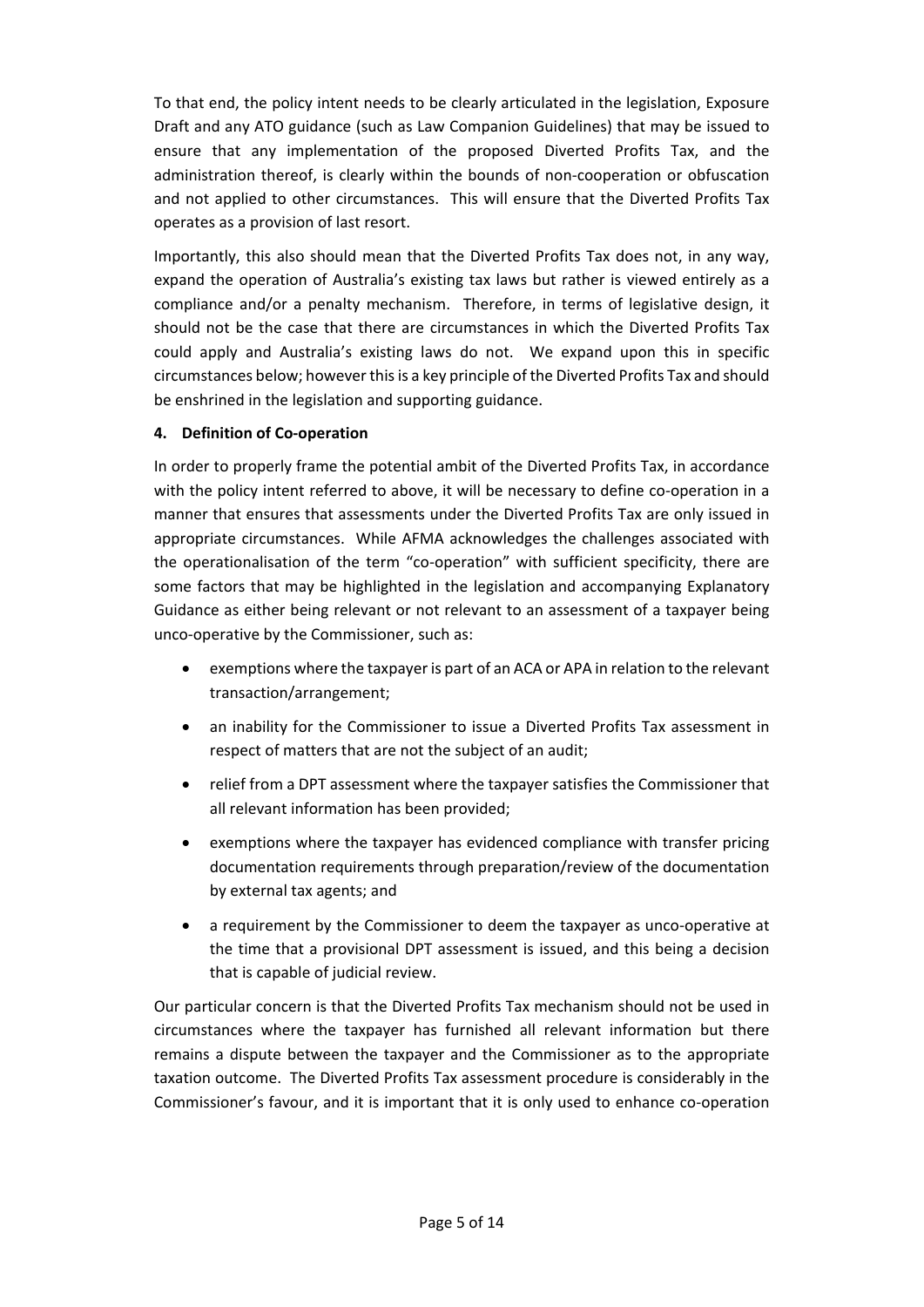and compliance by taxpayers, not as a bargaining tool or to dissuade genuine contests about the law and its operation.

## **5. Alignment to Transfer Pricing Outcomes**

Noting our comments above that the Diverted Profits Tax should not extend the operation of Australia's existing suite of taxation laws, confirmation should be provided that there is absolute alignment between the taxation outcomes under Division 815 of the *Income Tax Assessment Act* 1997 (**the 1997 Act**), as modified by any relevant Double Taxation Treaty, to the determination of any amount assessed under the Diverted Profits Tax. That is, assuming full information is received by the Commissioner, the arm's length pricing under Division 815 will equate to the Diverted Profits Tax amount. This will ensure that, to the extent that there is agreement between the taxpayer and the Commissioner as to the arm's length pricing of the international related party dealings, there is no residual amount to which the Diverted Profits Tax could apply.

In this context, further clarity is required in respect of the comment at Paragraph 39.1 of the Discussion Paper, where it is noted that "(a)t any point during the review period, the taxpayer will have the option to amend their relevant income tax return to reflect transfer pricing outcomes, with the diverted profits amount correspondingly reduced (potentially to nil)." We are interested in circumstances where the diverted profits amount would not be nil.

It is also important that the legislation contains an anti-overlap provision, and that this provision operate both ways. That is, where the Commissioner has issued a Diverted Profits Assessment, this is in full and final satisfaction of the company's income tax liability for the relevant year and the Commissioner has no further ability to issue an assessment. Similarly, where the Commissioner and taxpayer agree an appropriate income tax liability through the application of Division 815, the ability to issue a Diverted Profits Tax assessment is extinguished.

# **6. Non‐Application to Branches**

The Discussion Paper does not clearly specify whether the Diverted Profits Tax could apply to notional transactions that may exist between different parts of an enterprise, such as between head office and a branch. Indeed, based on paragraph 23 of the Discussion Paper (which refers to the effective tax mismatch requirements), it may be inferred that there will only be application where there is a transaction, or a series of transactions, between separate legal entities. The application of the Diverted Profits Tax to intra-entity transactions needs to be clarified, and we set out below our perspectives as to why such transactions should be out of scope.

# *6.1 Exclusion for Intra‐Entity Dealings*

Australia continues not to adopt of the functionally separate enterprise approach (also referred to as the authorised OECD approach) to the determination of profits attributable to a permanent establishment, either in the domestic law or in its network of Double Taxation Agreements and hence branches are not considered to be functionally separate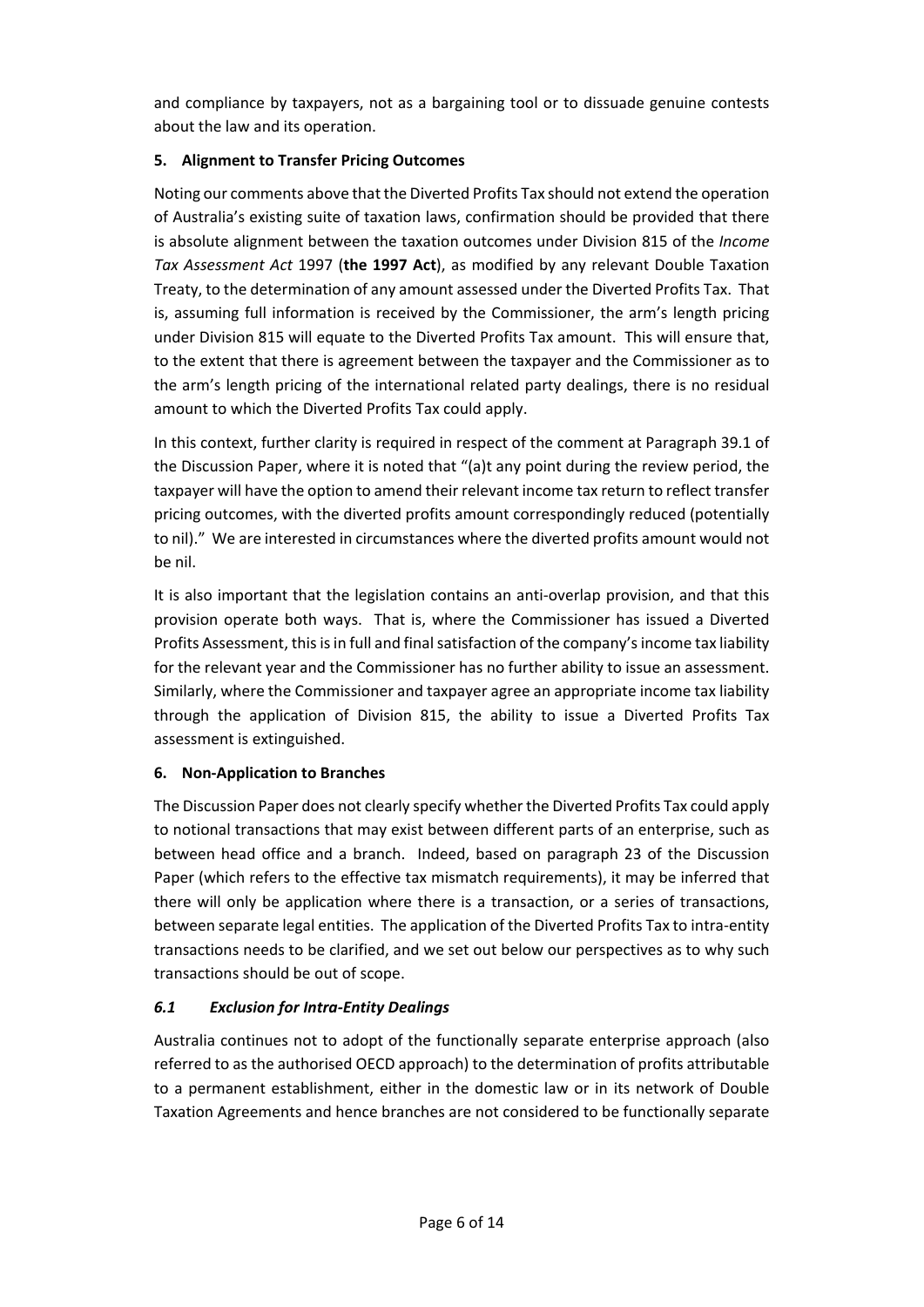from the other parts of the enterprise for tax purposes. As a consequence, there islimited legal recognition for dealings within an enterprise and the amount attributable either to head office or a branch in Australia is determined based on a division of the profits of an enterprise as a whole. Accordingly, it is sensible from a policy perspective to exclude intra‐entity dealings from a measure, such as the Diverted Profits Tax, which is aimed at to either ensuring that actual dealings are priced at arm's length or alternately reconstructing transactions between entities where the actual transactions have limited economic substance.

Accordingly, AFMA supports the exclusion of intra‐entity dealings from the ambit of the Diverted Profits Tax.

## *6.2 Exclusion for Prudential Regulation*

Thisis a particularly compelling exclusion for those branchesthat are subject to prudential regulation, where such prudential regulation should ensure that (i) there is sufficient information in Australia to allow the Commissioner to ascertain the basis upon which the attribution of profits has been undertaken on an arm'slength basis; and (ii) the prudential regulatory standards require that any internal dealings are priced on an arm's length basis. Accordingly there is already regulatory comfort that the attribution to the Australian operation is at arm's length.

### *6.3 Reconstruction Powers*

Noting our comments above that the Diverted Profits Tax should not extend the ambit of the Australian taxation legislation, we note the comments in the paper regarding the proposed Diverted Profits Tax enhancing the Commissioner's reconstruction powers.

Paragraph 15 of the Discussion Paper states that one of the main features of the Diverted Profits Tax is to "provide the ATO with more options to reconstruct the alternative arrangement on which to assess the diverted profits where a related party transaction is assessed to be artificial or contrived." Further, there are two examples in the Appendix to the Discussion Paper that serve to illustrate circumstances where the Commissioner would seek to reconstruct the related party transaction to issue a Diverted Profits Tax assessment. We note in particular, and with concern, the comment on page 16 of the Discussion Paper that, when faced with a DPT assessment based on the Commissioner exercising powers of reconstruction, the Australian entity may "amend its income tax return to reduce the DPT assessment if the transfer pricing reconstruction provisions would have otherwise applied. *If the transfer pricing reconstruction provisions would not have otherwise applied, no amendment can be made to reduce the DPT assessment"* (emphasis added). This statement is concerning given it is at odds with what we understand to be the primary policy objective of the Diverted Profits Tax, namely to provide taxpayers with incentives to enhance compliance with existing tax rules.

We have both a general and a specific concern with this approach. Generally, the reconstruction power contained in Section 815‐130 of the 1997 Act was the subject of significant consultation and refinement prior to its enactment in 2013. We note the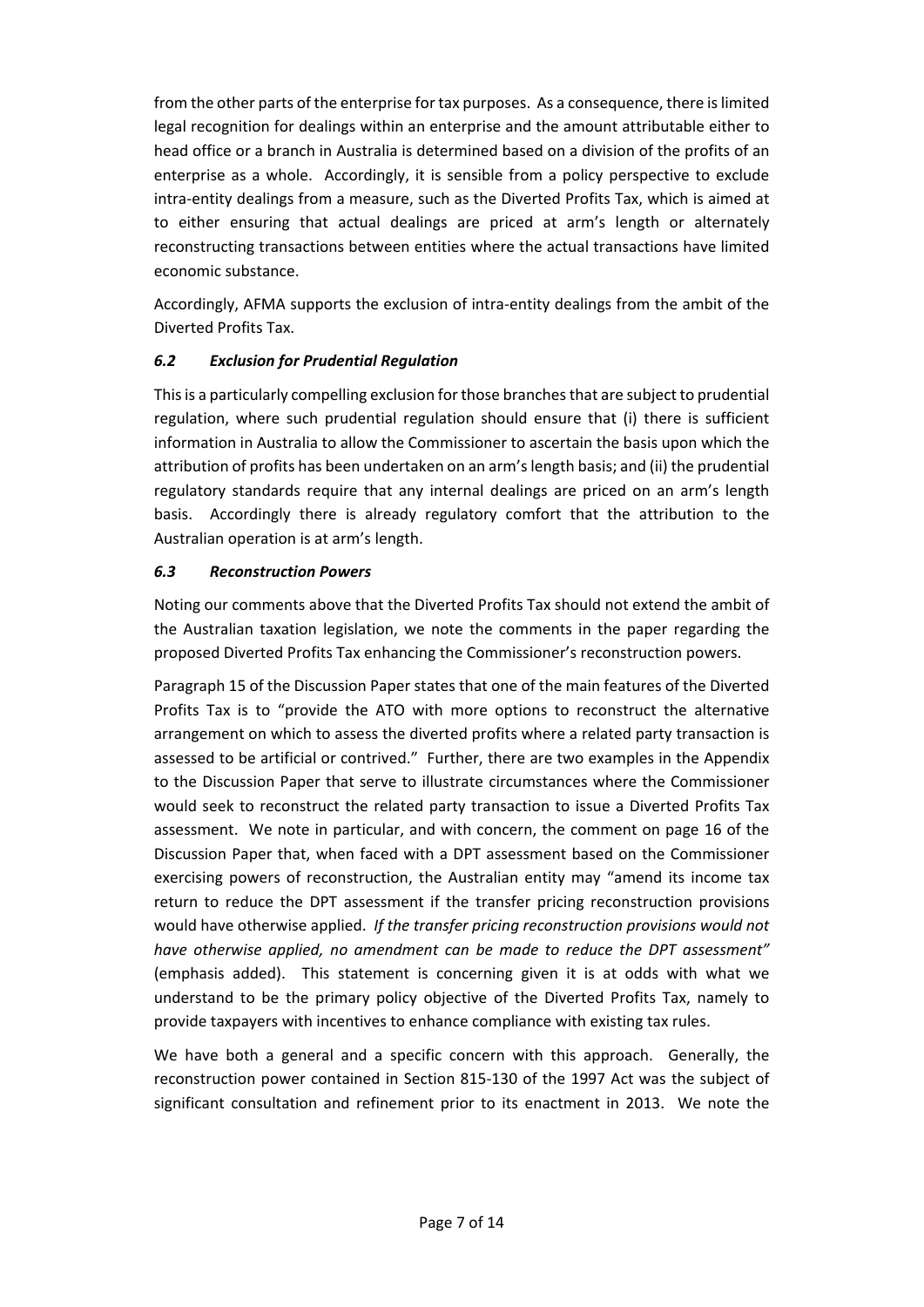existence of Section 815‐135, which requires the Commissioner, when exercising the power of reconstruction, to do so only where consistent with the OECD Transfer Pricing Guidelines, thereby imposing an appropriate fetter on the ambit of Section 815‐130. We further note the relevant Explanatory Memorandum, which states that the ability for the Commissioner to reconstruct from a transfer pricing perspective "are intended to be consistent with the 'exceptional circumstances' discussed in the OECD Guidelines, in the context of non‐recognition and alternative characterisation of certain arrangements or transactions." As such, our view is that any powers of reconstruction provided to the Commissioner in the context of the Diverted Profits Tax should be aligned to, and limited by, the circumstances in which such powers can be used in Division 815 and the OECD Transfer Pricing Guidelines.

## *6.4 No Reconstruction Power for Intra‐Entity Dealings*

This leads to the specific concern, which is the lack of a reconstruction power in Subdivision 815-C of the 1997 Act, which applies to intra-entity transactions (apart from those to which Part IIIB applies). The Commissioner therefore has no ability, based on the current legislative framework, to disregard actual conditions for notional transactions that occur within an entity. We also note that essentially the profit attribution process to determine appropriate taxable income within an enterprise is itself a reconstruction process based on a functional analysis. Given our understanding of the policy intent of the Diverted Profits Tax, as noted above, we would be extremely concerned about the Diverted Profits Tax conferring upon the Commissioner an ability to reconstruct notional transactions within an enterprise where no such power exists under current law. Accordingly, the legislation and accompanying Explanatory Memorandum needs to make it abundantly clear that any reconstruction power vested in the Commissioner not extend to intra‐entity related party dealings.

### **7. Exclusion for Equity and Debt Interests**

AFMA notes the symmetry between the proposed Diverted Profits Tax and the previously enacted Multinational Anti‐Avoidance Law (**MAAL**), particularly insofar as both provisions focus on transactions and structures aimed at securing a tax benefit through the use of vehicles in lower tax jurisdictions. To this end, we note the MAAL legislation, in Subsection 177A(1), excludes from the definition of "supply" the supply of an equity interest, the supply of a debt interest or the supply of an option over either an equity or debt interest (or both). The accompanying Explanatory Memorandum to the Bill that introduced the MAAL highlighted the basis for these exclusions, stating (at Paragraph 3.36):

"(t)hese supplies have been excluded from this measure as including them could have the unintended consequence of capturing the legitimate structures of offshore capital market participants including foreign investors in Australian shares and debt interests."

The United Kingdom Diverted Profits Tax excludes loan relationships (analogous to the provision of debt interests) on the basisthat the work being undertaken in respect of BEPS Actions 2 and 4 addresses any concerns that may arise from a financing context. We note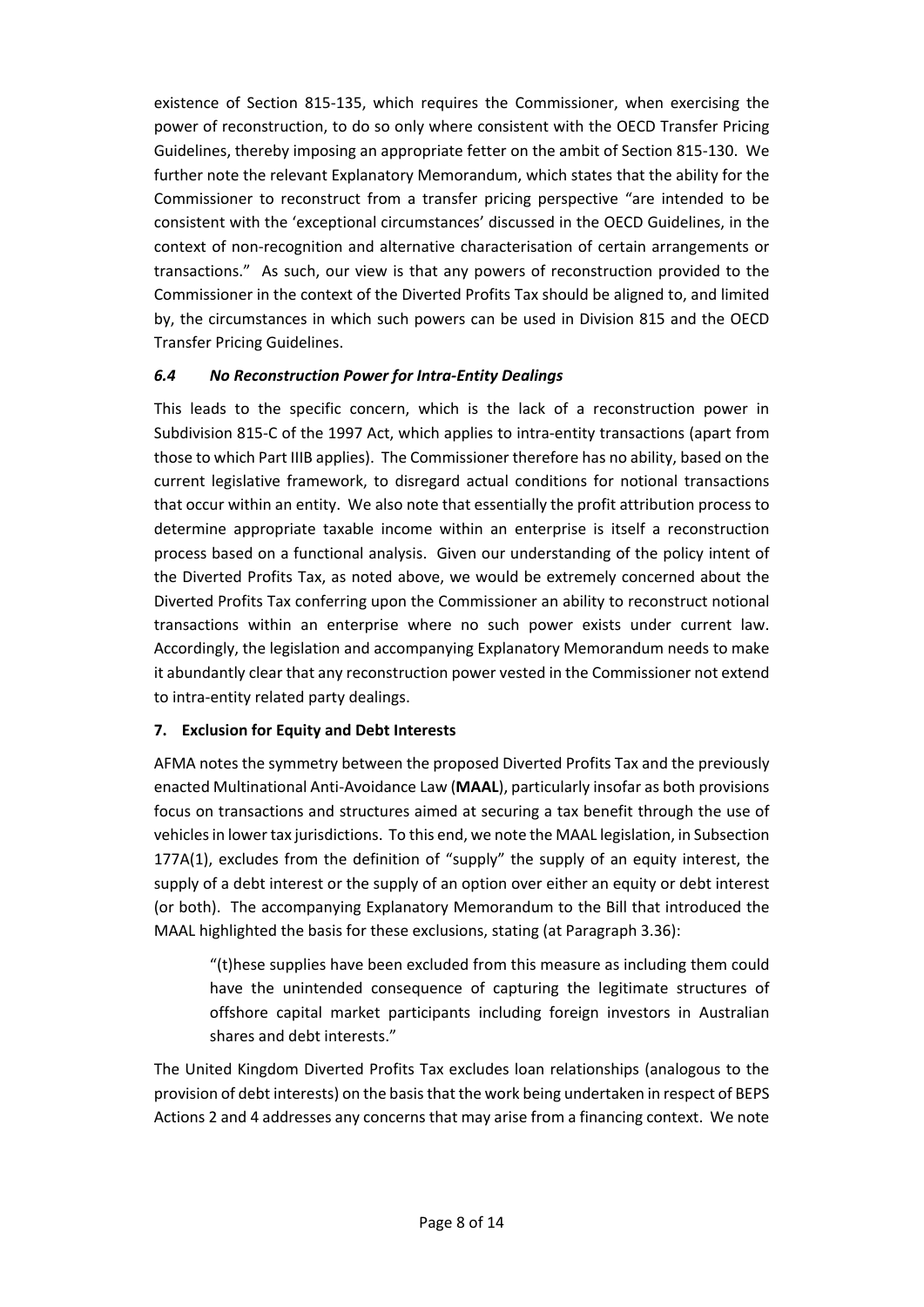that the Board of Taxation is currently undertaking consultation in relation to Australia's implementation of BEPS Action 2 and that our robust thin capitalisation regime is aimed at similar integrity concerns as BEPS Action 4. This is tacitly acknowledged by the Discussion Paper, which states at Paragraph 34 that the calculation of the Diverted Profits Tax amount can only take into account the pricing of debt and not the amount of debt within an Australian entity.

Our view isthat the policy rationale for excluding loan relationshipsin the United Kingdom is equally as compelling in the Australian context and that similar concerns that were raised in the crafting of the MAAL, i.e. the impact on capital market participants that may be investing into Australia via a related party, are valid in the Diverted Profits Tax context. It is clear that Division 815 will apply to the pricing of any related party debt.

Hence, we recommend that the Diverted Profits Tax specifically exclude equity and debt interests between related parties.

## **8. Scope of Arrangements Covered**

One of the principal issues that needs to be addressed by the legislation and supporting Explanatory Memorandum is the class of transactions/arrangements to which the Diverted Profits Tax could potentially apply. Paragraph 22 refers to arrangements with a "related party." This term needs to be clearly defined given different concepts that apply both in the domestic law and also Australia's network of Double Taxation Agreements.

Our recommendation is that in order for the Diverted Profits Tax to have potential application, the "related party" is an "associate" to which Section 318 of the 1936 Act applies.

### **9. Effective Tax Mismatch**

There are a number of issues that arise with respect to the effective tax mismatch requirement, including those that arise from the mirroring of the Australian Diverted Profits Tax to the United Kingdom equivalent, and the lack of acknowledgement of the differences between the taxation regimes for each jurisdiction and the catalysts for the United Kingdom Diverted Profits Tax, as set out above.

# *9.1 The 80% Criterion*

As noted in Paragraph 23 of the Discussion Paper, an effective tax mismatch will exist where the increased tax liability of the international related party is 80% or less of the reduction in the Australian tax liability.

This criterion is more appropriate in a United Kingdom context, given its corporate tax rate of 20%, lowering to 18% from 1 April 2020. Even at the current rate, the effective tax mismatch criterion will only be satisfied where the income is assessed at a headline corporate rate of 16% or lower. This would be satisfied in respect of a very small number of jurisdictions, particularly of those represented at the OECD, and hence is targeted to transactions that *prima facie* are undertaken with entities based on a rebuttable presumption of a tax reduction.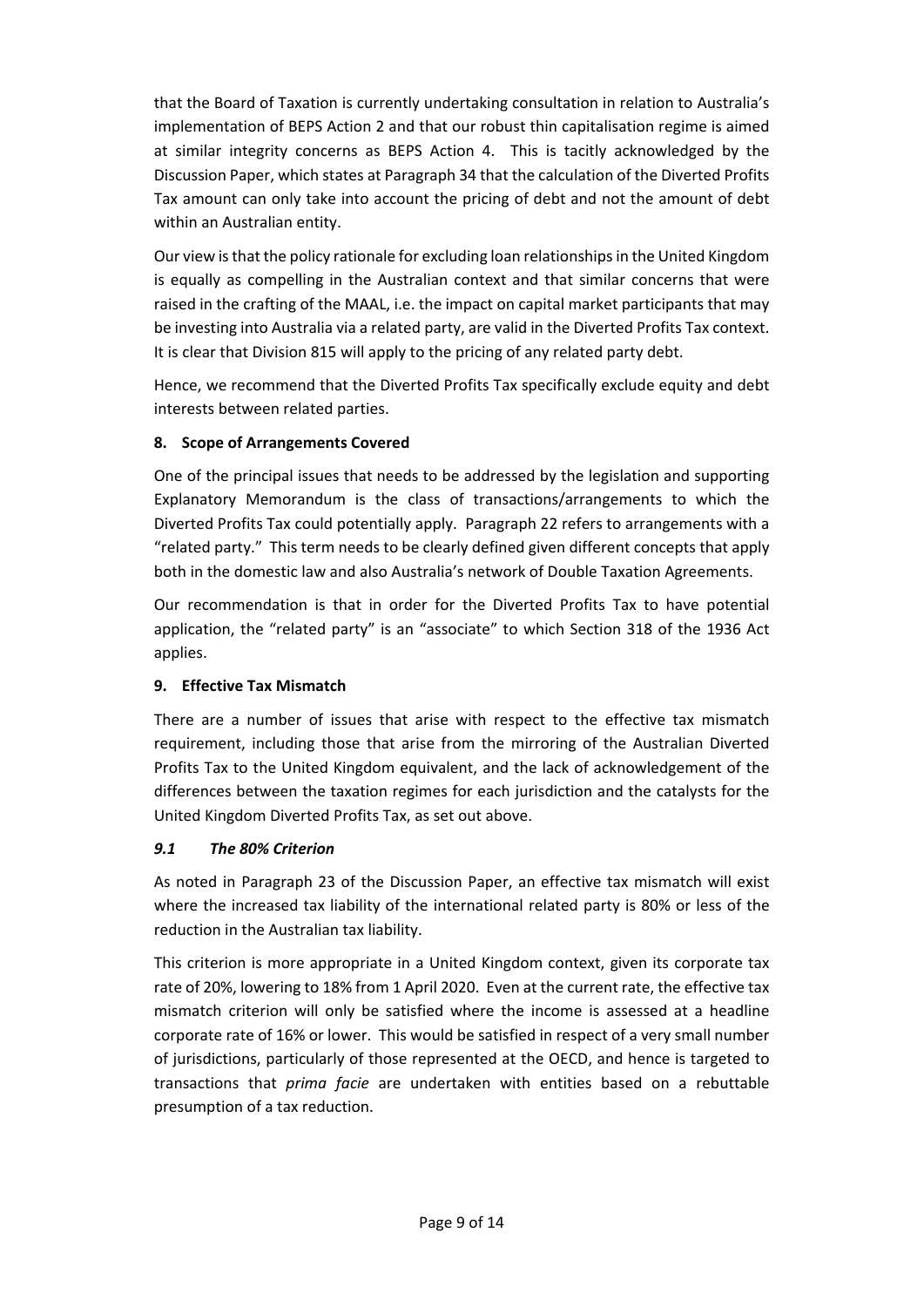This may be contrasted with the Australian position, where a headline corporate tax rate of 30% results in the criterion being satisfied where the income is assessed at a rate of 24% or lower. This captures a significant number of OECD jurisdictions and principal trading partners including, ironically, the United Kingdom. Given the burden then shifts to the taxpayer to make the case that it is not reasonable to conclude that the arrangement was designed to secure a tax reduction and that the reduction exceeds the quantifiable commercial benefits of the arrangement, then our view is that this gateway for the Diverted Profits Tax to potentially apply is set too low. Our view is that the threshold either be set at a lower percentage or there is a specific articulation of a rate (for example 16%) where it may be reasonable to conclude that the arrangement was designed to secure the taxation reduction.

Alternately, and noting our introductory comments regarding enhanced information exchange between OECD countries through mechanisms such as Country‐By‐Country reporting, a potential mechanism to evidence an effective tax mismatch is that a substantial amount of the income is assessed in a jurisdiction that has not concluded a Double Taxation Treaty or Exchange of Information Agreement with Australia.

Finally, the legislation needs to clarify that it is the overall foreign tax borne in respect of the transaction or arrangement that is relevant to satisfying the effective tax mismatch requirement. That is, where there are a chain of relevant transactions, it is the ultimate tax burden for all entities within the chain that is relevant to the calculation.

# *9.2 Foreign Exchange Differentials*

The Discussion Paper is silent on whether the effective tax mismatch assessment takes into account foreign exchange differences, particularly in circumstances where there is a timing difference between the deduction being claimed and the income being assessed. There is an embedded assumption in the Discussion Paper that the effective tax mismatch criterion is a function of tax rate only; however this needs clarification such that the effective tax mismatch criterion cannot be satisfied due to exchange rate fluctuations.

### *9.3 Outcomes over Transaction Life‐Cycle*

It is unclear from the Discussion Paper whether the effective tax mismatch assessment is undertaken annually or over the life of an arrangement. This may be relevant, for example, where there are timing differences such as depreciation and amortisation. It is our recommendation that the effective tax mismatch assessment be undertaken over the lifecycle of a transaction or arrangement and that this be made clear in the legislation and supporting guidance.

# *9.4 Fiscally Transparent Entities*

The proposed Diverted Profits Tax framework does not apply easily to circumstances where the recipient entity is fiscally transparent, such as a managed fund or a partnership. In this circumstance, it is impractical to determine the effective tax rate applicable to a range of potential beneficiaries. Accordingly, we support a specific exemption from the Diverted Profits Tax applying where the recipient entity is not taxed in its own right.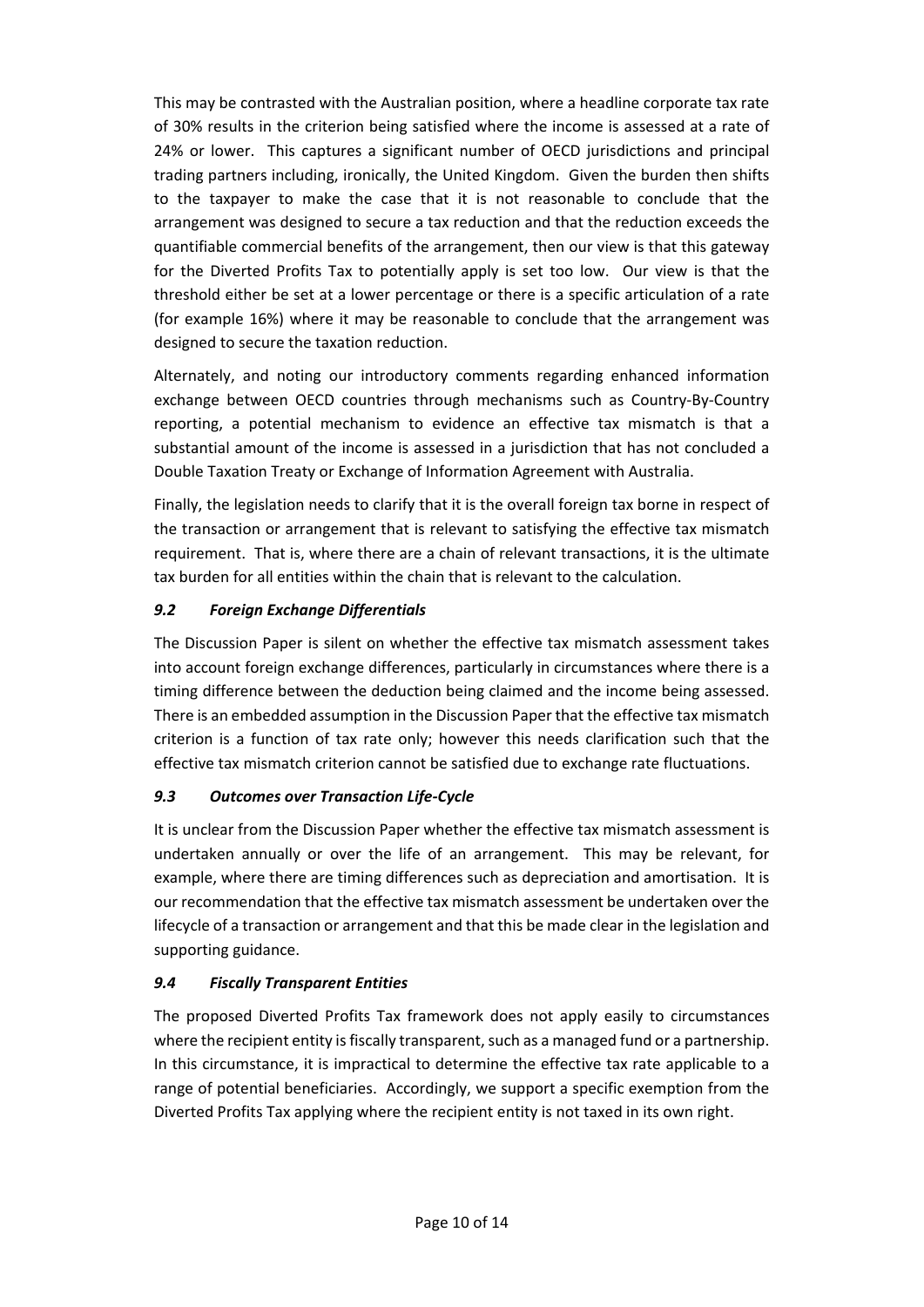## *9.5 Sovereign Wealth Funds, Pension Funds and Charities*

The Australian Diverted Profits Tax should mirror the provisions adopted in the United Kingdom and provide a specific exemption where the effective tax mismatch arises due to the recipient entity either being exempt from taxation or taxed concessionally, such as sovereign wealth funds, pension funds and charities. In addition, exemptions from the effective tax mismatch requirement are necessary to acknowledge specific exemptions in Double Taxation Treaties.

## *9.6 Exclusion for Listed Country CFCs*

Noting our comment above regarding the overtly broad ambit of the Diverted Profits Tax arising from the high Australian corporate tax rate, we recommend a specific exclusion for transactions with related parties resident in listed countries, as set out in Schedule 10 of the *Income Tax Regulations* 1936.

### *9.7 CFC Attribution*

Paragraph 37 of the Discussion Paper states that the an offset will be allowed for Australian taxes paid on the diverted profits, including "Australian tax paid on income attributed under the Controlled Foreign Company regime could be credited." Hence, in a circumstance where a payment from an Australian entity to a related entity is entirely attributable, and taxable, in Australia, it appears that the Commissioner would still issue a DPT assessment, which may be reduced to nil by the attributable income.

Our view is that CFC attribution is better addressed in determining whether the effective tax mismatch requirement has been satisfied. That is, CFC attribution should be specifically included in performing the calculation of the amount subject to tax in the offshore jurisdiction. This will prevent the Commissioner from issuing a DPT assessment in circumstances where the assessment amount is *de minimis*.

### *9.8 Inclusion of Bank Surcharges and Other Levies*

In determining whether the effective tax mismatch criterion is satisfied, it is necessary for all taxes in the recipient jurisdictions to be taken into account, even where they are not included in the headline corporate tax rate. For example, the United Kingdom has announced the imposition of a Corporate Tax Surcharge, to be levied on banking profits. It needs to be made clear that this surcharge is taken into account in evidencing, or otherwise, whether an effective tax mismatch exists.

### *9.9 Losses*

The Discussion Paper states at Paragraph 26 that "(a)ny available losses which may be available to the offshore related party will not be included in the effective tax mismatch calculation." It needs to be made clear that this extends not only to losses carried forward but also losses capable of transfer (i.e. loss grouping) and losses that may be carried back.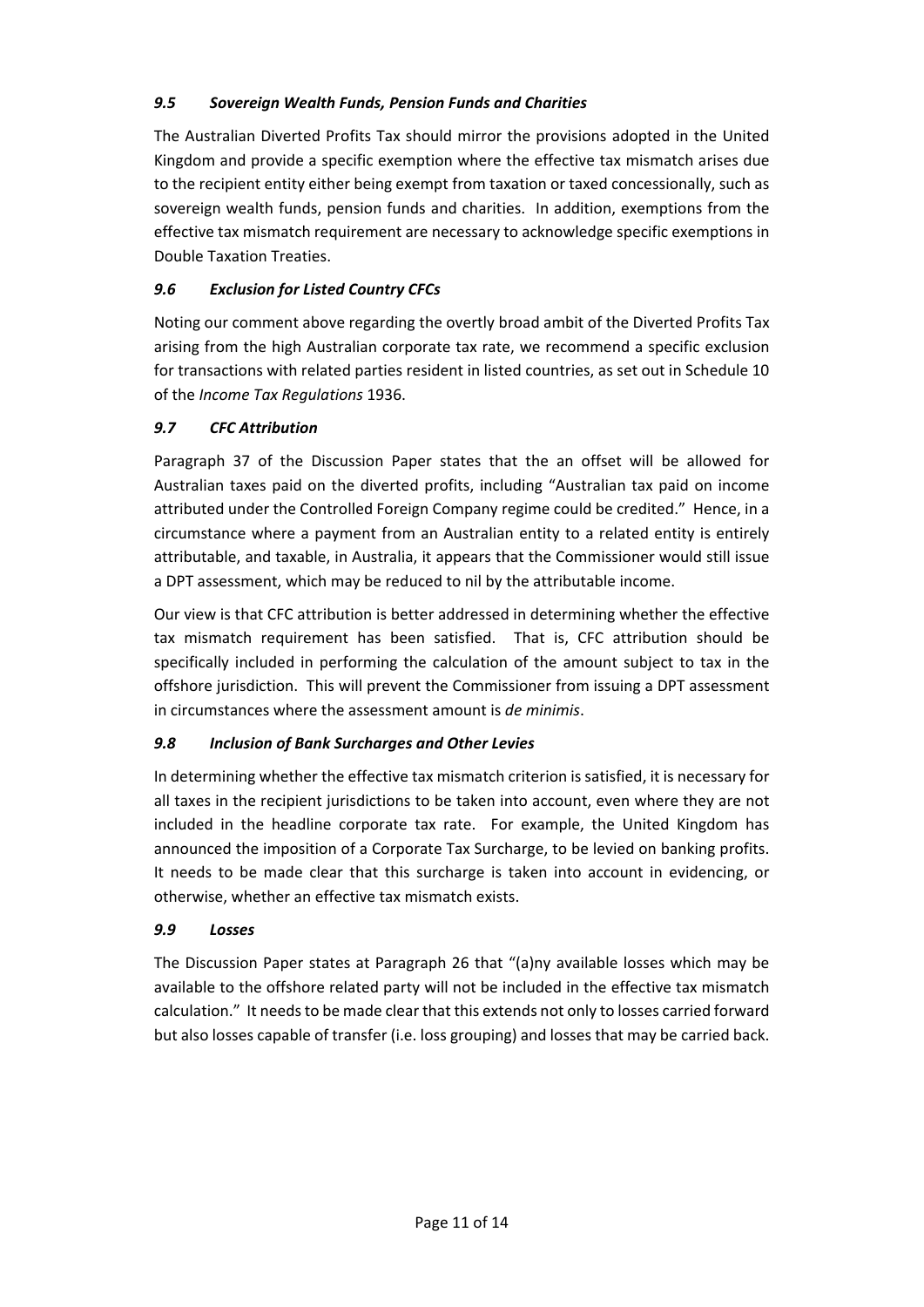### **10. Insufficient Economic Substance**

Similarly, there are some issues that require clarification as to the operation of the insufficient economic substance test. Our comments below are provided in the context of the Diverted Profits Tax operating as a provision of last resort and not expanding the ambit of the legislative framework.

#### *10.1 Purpose Threshold*

Paragraph 28 of the Discussion Paper states that the insufficient economic substance criterion will be met where "it is reasonable to conclude based on the information available at the time to the ATO that the transaction(s) was designed to secure the tax reduction."

Our view is that there needs to be specificity in terms of the purpose requirement for the criterion to be met, i.e. whether the transaction was designed in the particular way for the dominant purpose, the principal purpose or some other test. We recommend that a "dominant purpose" threshold be incorporated into the insufficient economic substance test, to align with the existing Part IVA requirement.

### *10.2 Designed to Secure a Tax Reduction*

Given that the Australian iteration of the Diverted Profits Tax is modelled closely on the United Kingdom equivalent, we recommend that the guidance that the UK HMRC provided in respect of where a transaction is/is not "designed to secure a tax reduction" be reflected in the Australian legislation. In particular, we note the comment at DPT 1190 in the HMRC Guidance that "it is not intended that the DPT Legislation will apply purely because a company decides to take advantage of lower tax rates offered by another territory by means of a wholesale transfer of the economic activity needed to generate the associated income." Rather, the UK guidance notes that in order for the condition to be satisfied, there needs to be "some degree of contrivance."

#### *10.3 Non‐Tax Financial Benefits*

We note the comment at paragraph 29 of the Discussion Paper that an arrangement will be taken to have "sufficient economic substance" where the "non-tax financial benefits of the arrangement exceed the financial benefit of the tax reduction." In our view, there should be an articulation in the legislation and supporting Explanatory Memorandum as to how the non-tax financial benefits are quantified and the alignment to the existing transfer pricing requirements. In particular, it should be made clear that the determination of the non‐tax financial benefits should be based on expectation/business strategy at the time of the decision to enter into the relevant arrangement. Further, the assessment of the non-tax financial benefits relative to the financial benefit of the tax reduction should be over the life of the arrangement, as opposed to a particular income year.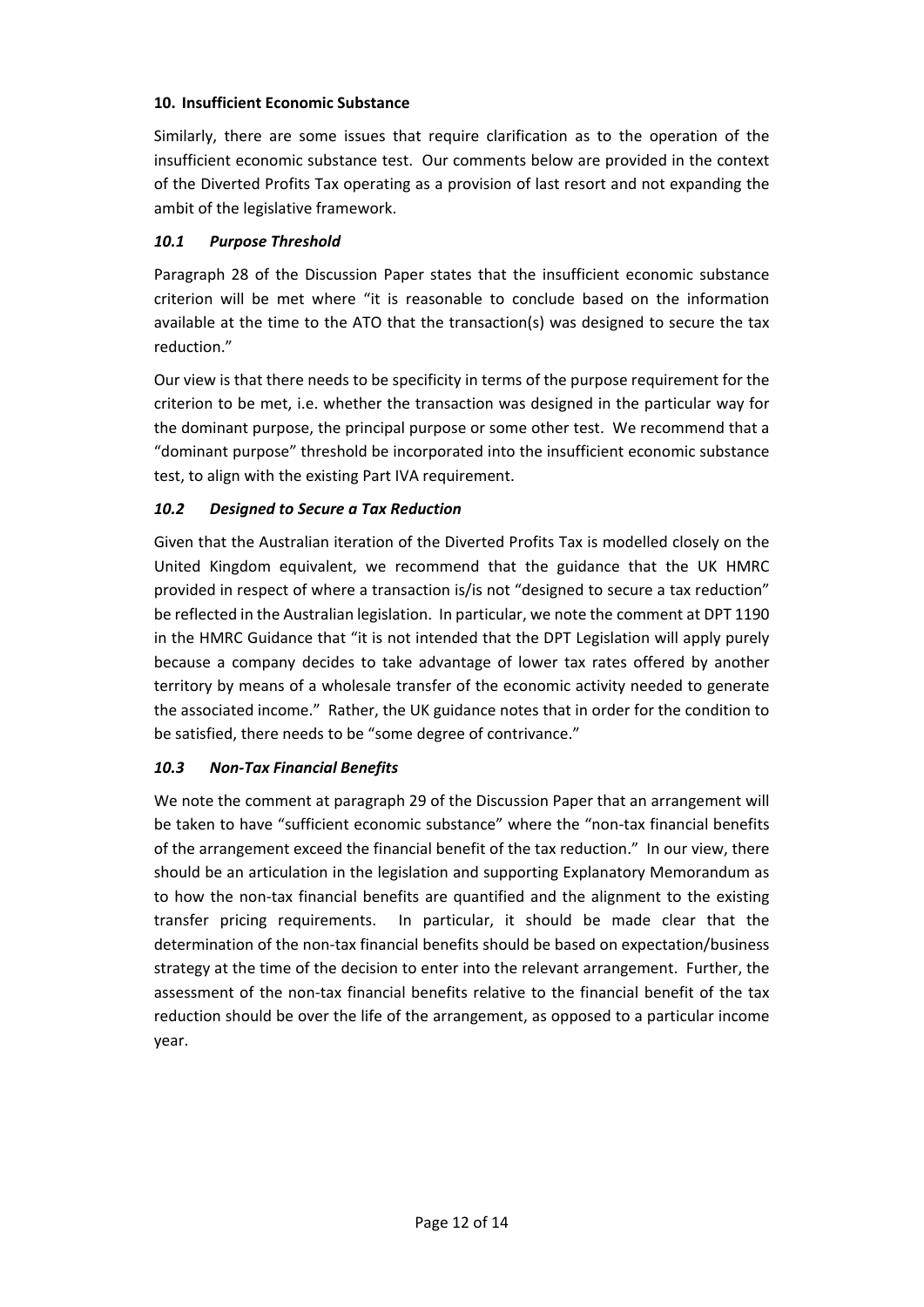## *10.4 Active Income*

We recommend that a carve‐out is provided for active income, as determined under the CFC rules, such that active income derived in the offshore jurisdictions is deemed in all circumstances to have sufficient economic substance.

## **11. Administration**

The following comments touch on the proposed way in which the Diverted Profits Tax is to be administered, including how it is to be conceived and appropriate recognition of all taxes paid in relation to the arrangement. In providing these comments, we reiterate our understanding that the Diverted Profits Tax is designed to only apply in circumstances of non‐cooperation or obfuscation and not to expand the ambit of Australia's existing laws.

## *11.1 Definition of the Diverted Profits Tax*

It is not abundantly clear as to how the Diverted Profits Tax is to be conceived in terms of the existing Australian taxation framework, i.e. what the Diverted Profits Tax is. It is noted that the DPT assessment amount is calculated at a punitive rate of 40% and that "the DPT due and payable will not be reduced by the amount of tax paid in a foreign jurisdiction on the diverted profits, consistent with the application of penalties under Australia's existing transfer pricing rules." Further, the Diverted Profits Tax is not deductible or creditable and is only frankable up to the corporate tax rate applying to the entity. Hence, it may be conceived as part tax, part penalty.

A proper articulation of the tax is necessary to determine the extent to which it may be covered by Australia's treaties.

# *11.2 Credit for Foreign Taxes*

It is proposed that the Diverted Profits Tax amount not be reduced by amounts paid in the foreign jurisdiction. Subject to resolution of whether the Diverted Profits Tax (or a proportion thereof) is covered by Australia's Treaties, this position gives rise to double taxation. We recommend that to alleviate such double taxation, foreign income tax offsets should be available in respect of all taxes paid on the diverted profits, and this includes taxes paid on those profits under foreign CFC or other attribution regimes.

### *11.3 Timeframe for Assessment*

The Discussion Paper states that the timeframe for issuance of a Diverted Profits Tax assessment is seven years from the date of lodgement of the relevant income tax return, and that the basis for this period is that it aligns to the review period for transfer pricing matters under Division 815. We also note that this is significantly longer than the UK period, which is four years from year end, i.e. potentially a timeframe of less than half what is proposed in the Australian context.

Given the proposed policy basis for the Diverted Profits Tax, namely to ensure cooperation and compliance in furnishing the Commissioner with appropriate information, and noting the other timeframes that apply to the review and audit of lodged returns, we would be concerned if the Commissioner had the ability to issue a DPT assessment in